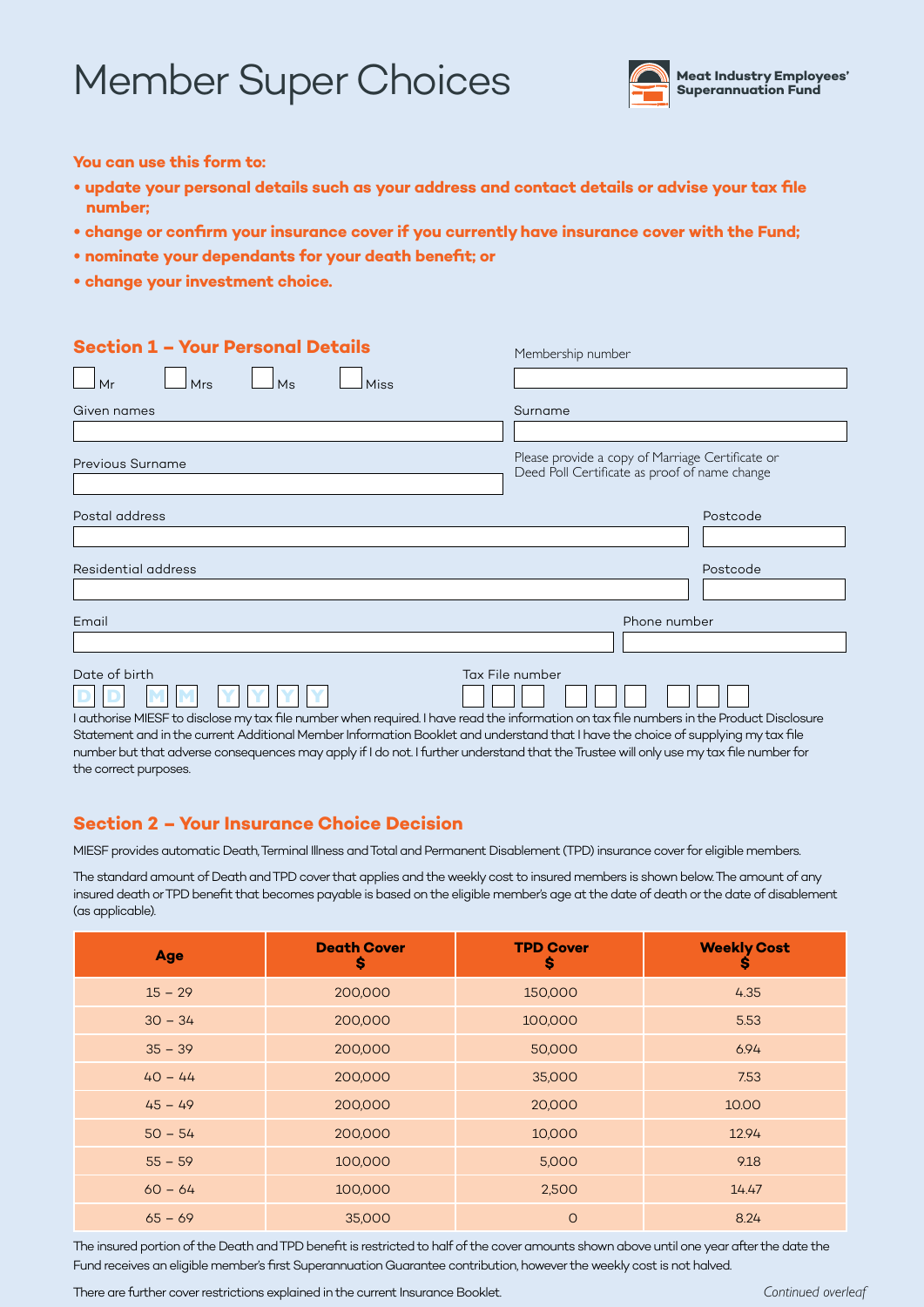**The Fund's insurance cover is designed to give financial assistance to you or your dependants in the event of your permanent disablement, terminal illness or death.** Members can elect to reduce their level of cover and the cost if they believe that the cost of this cover inappropriately erodes their retirement benefits.

**You can elect to reduce your insurance cover and the cost to 50% of the amounts shown on the previous page.** For example, if you are aged 25, you may wish to elect to have Death cover of only \$100,000 and TPD cover of \$75,000 and your weekly cost would be \$2.18.

If you elect to reduce your cover to 50% of the amounts shown on the previous page, you can increase it back to 100% of the amounts shown at a later time, subject to the cover restrictions explained on page 4 of the current Insurance Booklet.

**You can also opt out of Death, Terminal Illness and TPD cover altogether,** but you cannot opt out of one, but not the others. Once a member opts out of cover, the member will become ineligible for cover in the Fund at any time in the future.

**YOU THEREFORE HAVE 3 OPTIONS,** please write (x) next to the level of insurance cover you choose.

| <b>OPTION 1</b> 100% of the amounts shown on the previous page |
|----------------------------------------------------------------|
| OR                                                             |
| <b>OPTION 2</b> 50% of the amounts shown on the previous page  |
| ΩR                                                             |
|                                                                |

**OPTION 3** No insurance cover

Any change to your insurance cover will be made from the date the Fund receives this form.

## **Section 3 – Nomination of Dependant Details**

In the event of the death of a member, the benefit provided is payable at the Trustee's discretion, to one or more of the member's dependants, or where no dependant exists, to the member's legal personal representative. You may nominate one or more dependants to whom you would prefer your benefit to be paid, alternatively you may wish to nominate your estate.

A. I have no dependants and request the Trustee to pay the benefit to my estate  $\Box$ , OR

| B. Full name of dependant | Relationship to member Address | % of benefit |
|---------------------------|--------------------------------|--------------|
|                           |                                |              |
|                           |                                |              |
|                           |                                |              |
|                           |                                |              |

This nomination cancels any previous nomination made by me, and I understand that it is only an indication of my current wishes and is not binding on the Trustee of MIESF.

## **Section 4 – Your Investment Choice Decision**

New members of MIESF are invested in MIESF MySuper which is the Fund's MySuper Authorised investment option.

- 1. Please complete this Section if you wish to change your investment options for your current account balance and your future contributions.
- 2. New members can make an investment choice effective from the date of joining MIESF provided this fully completed form is received by the Fund within one month of the Fund receiving the first contribution. If this form is received later than that, the investment choice will apply from the next switch date. The switch dates are 30 June and 31 December.
- 3. This form can be used to make an investment choice at any switch date. The fully completed form must be received by the Fund at least one week before the next switch date in order to take effect from that date.
- 4. If you switch investments at 31 December, investment earnings for the period 1 July to 31 December will be credited or debited with the earnings rate(s) applicable for that period.

 **Please invest my account balance and future contributions as follows:** High Growth Option %

(Use whole percentages eg: 22%, 78%, etc.) MIESF MySuper

| High Growth Option |                         | $\sim$        |
|--------------------|-------------------------|---------------|
| MIESF MySuper      | $\parallel$ $\mid$ $\%$ |               |
| Total              | 100                     | $\frac{9}{6}$ |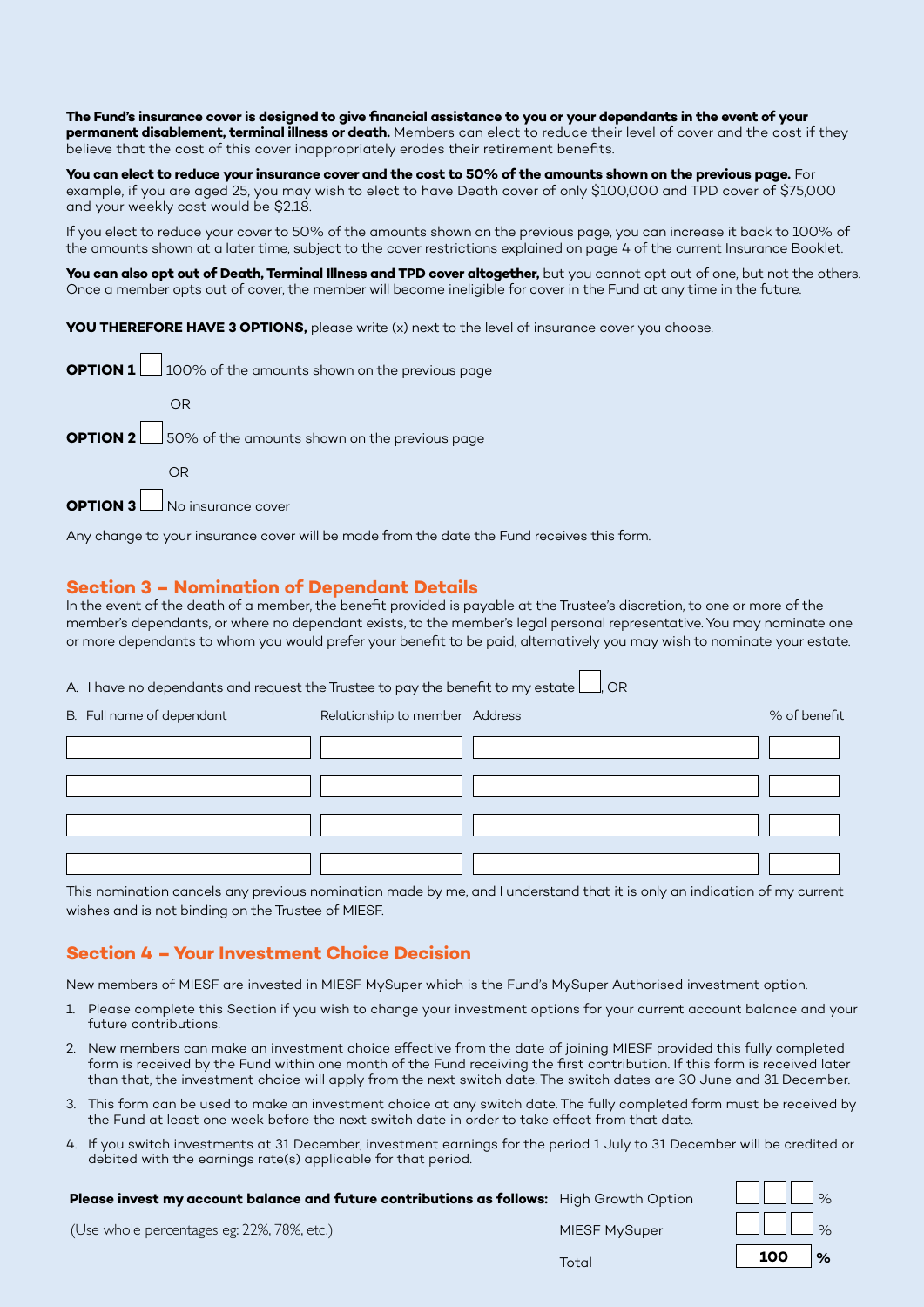#### **Declaration and signature**

Your signature below indicates you have read, understood and agree with this document. I also acknowledge that:

- I understand that as a member of MIESF I am bound by the terms and conditions contained in the Trust Deed and Rules of the Fund. I understand that the Trust Deed and Rules prevail and the document is available at **miesf.com.au/who-runs-fund/** or on request.
- I am an Australian citizen, New Zealand citizen, permanent resident of Australia or hold the requisite retirement visa.
- I have read and understood the information in the current Product Disclosure Statement (including the Additional Member Information Booklet and Insurance Booklet) which is available at **miesf.com.au/pds** or on request.
- **I understand that by making an insurance choice by completing Section 2 of this form, MIESF will continue to provide insurance in accordance with Section 2 of this form, until I advise the Fund of a different insurance choice or reach age 70. I understand that if I have chosen to have insurance cover, that the insurance will continue even if:**

**A. the Fund does not receive an amount on my behalf for a continuous period of 16 months; or B. my account balance with the Fund is less than \$6,000; or C. I am under the age of 25 years.**

- **I understand that if I do not make an investment choice by completing Section 4 of this form, or have not previously made an investment choice, 100% of my account balance and future contributions will be invested in MIESF MySuper.**
- I understand that the Trustee does not guarantee my investment in the Fund or any particular rate of return.
- I have read the Privacy Collection Statement below and I understand how the Trustee of MIESF will collect, hold and use my personal information..
- I agree that until I give clear and complete instructions to the Trustee, any benefit due to me upon leaving my employer will be dealt with in the manner described in the Product Disclosure Statement and current Additional Member Information Booklet or as otherwise allowed under Superannuation Law.
- The information provided on this form is correct to the best of my knowledge.
- I understand that the Trustee cannot provide me with advice and that if I require advice I should consult a licensed financial adviser.

Member's signature

| Date. |               |  |
|-------|---------------|--|
|       | <b>TY Y Y</b> |  |

#### **Privacy Collection Statement**

The Trustee of MIESF collects, holds and uses your personal information primarily to manage your super (i.e. to calculate, manage and pay your benefits, as well as to inform and educate you about your super). Without your personal information, we may not be able to deliver these services. Generally, we collect personal information from you directly but, from time to time, we collect information about you from other sources (e.g. from your employer or our insurer). Sometimes, we collect information about you because we are required or authorised by law to do so (e.g. Commonwealth anti-money laundering laws require us to collect certain information to verify your identity before we can pay you a benefit). From time to time, it might be necessary for us to disclose your personal information to external organisations which, typically, include our professional advisers, the Fund's insurer, certain government bodies (e.g. the ATO), external mail houses and other superannuation funds. Generally, we do not disclose your personal information to any overseas recipients. For full details about the ways in which we collect, hold and use your personal information, please read our Privacy Policy at **miesf.com.au/privacy-policy/**. Our Privacy Policy includes information about how you can access and seek correction of your personal information, as well as how you can make any complaint about our privacy practices.